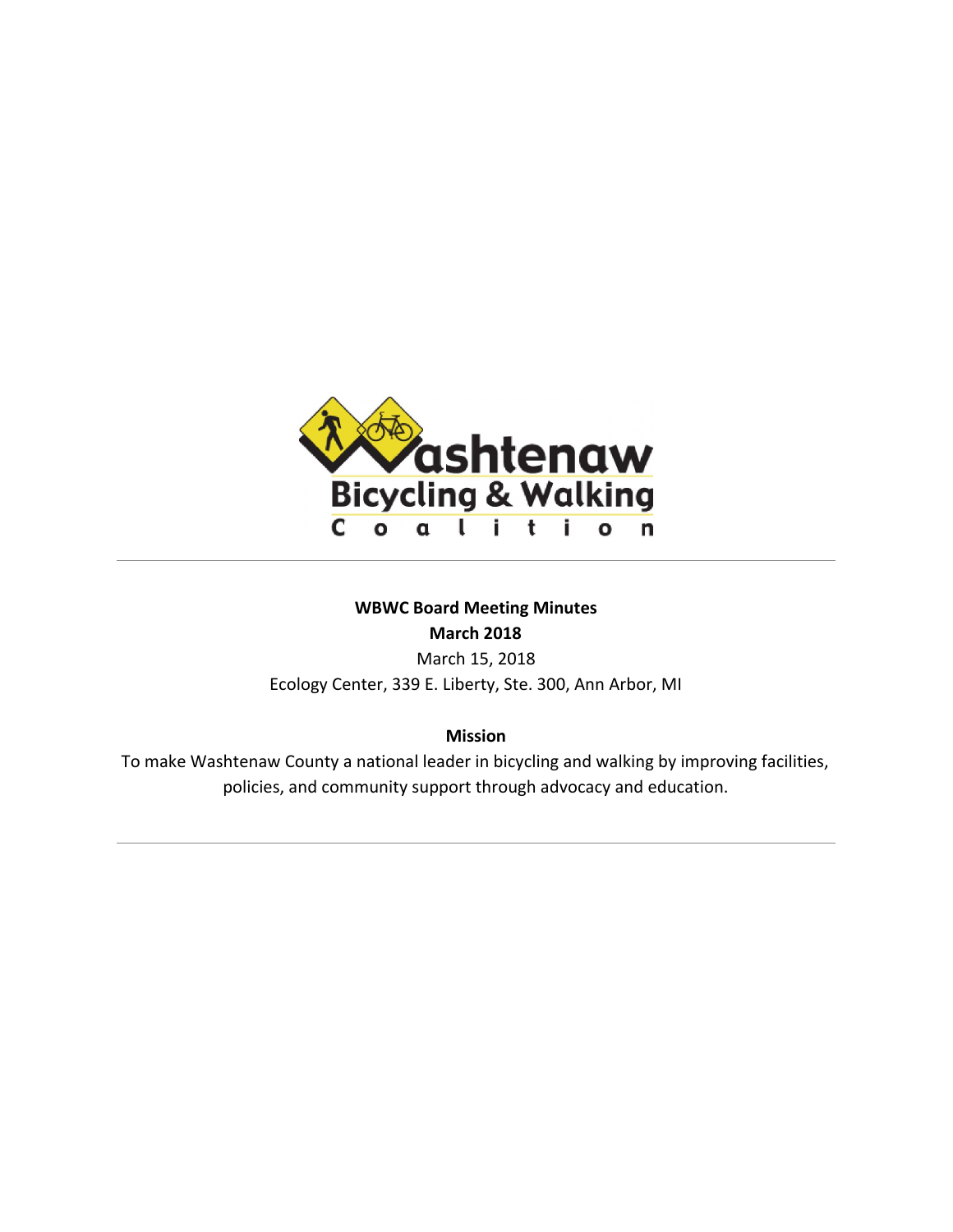#### **Board Members Present**

Erica Briggs - Chair David Shinabarger Tracy Beeson Jaime Magiera Bob Krzewinski Bradley Parsons Larry Deck Valerie Shinabarger (late) Matt Catanzarite

#### **Guests Present**

Peter Houk Ken Freeman Seth

### **Settle in & Introductions**

### **Adoption of the Agenda**

Agenda for March 15, 2018 [https://docs.google.com/document/d/11wHqjnZHE5ik8ZB7k4wcR2Lz\\_\\_2d0pAXN9uKe4fphg4/e](https://docs.google.com/document/d/11wHqjnZHE5ik8ZB7k4wcR2Lz__2d0pAXN9uKe4fphg4/edit) [dit](https://docs.google.com/document/d/11wHqjnZHE5ik8ZB7k4wcR2Lz__2d0pAXN9uKe4fphg4/edit)

Jaime moves to adopt the agenda. Tracy B. seconds the motion to adopt the agenda. All present board members vote in favor of the motion (Valerie S. absent).

**Chair** *Review & celebrate Mission Statement*

**Secretary**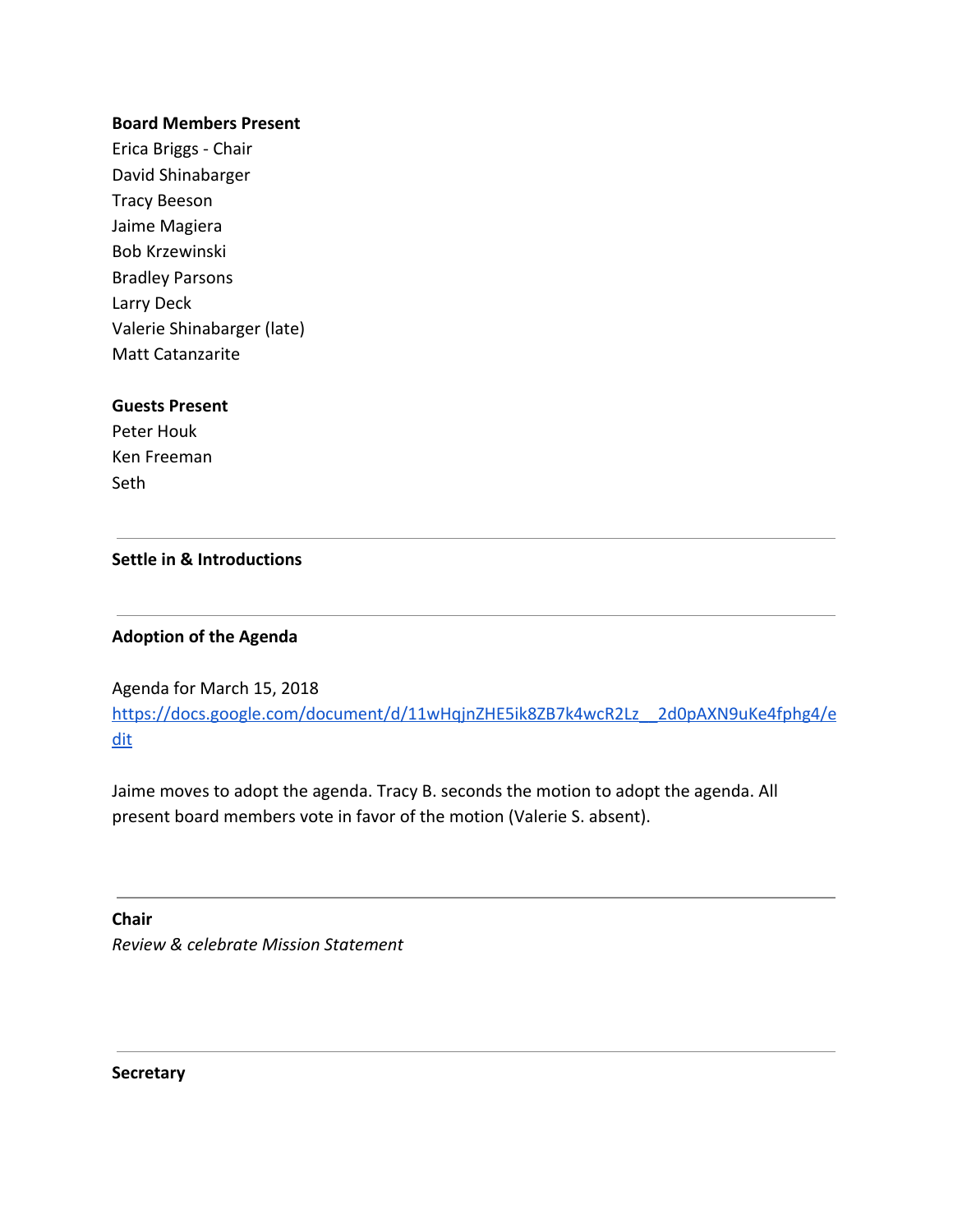Larry D. moves to adopt the previous months minutes. Tracy B. seconds the motion. All present board members approve (Valerie S. absent).

## **Treasurer's Report**

Last month's treasurer's report - [https://drive.google.com/file/d/1bmNuE-Uvepraa2yXSO1vcor2R6r\\_BzYr/view?usp=sharing](https://drive.google.com/file/d/1bmNuE-Uvepraa2yXSO1vcor2R6r_BzYr/view?usp=sharing)

Larry moves to adopt the Treasurer's Report. Tracy B. seconds. All present board members vote to approve (Valerie S. absent).

# **Bicycle Facility Gaps Committee Report**

Recommendations from Ken Freeman ASHTO Green Book, Manual of Uniform Traffic Control Devices

### **Vision Zero**

*Matt -- Great turnout at Ypsi Meeting -- opportunity for connecting to library section around* I-94.

*Ann Arbor Work --*

### *Next steps for WBWC*

*--* Brad will get data from SEMCOG so we can crunch the numbers. Needs to follow up to get whole report.

*--* Organize vision zero committee to develop legislation to be potentially voted on in the future. Valerie, Ken, Pete, Matt C., and Erica will be on the committee. Erica will be the chair of the committee.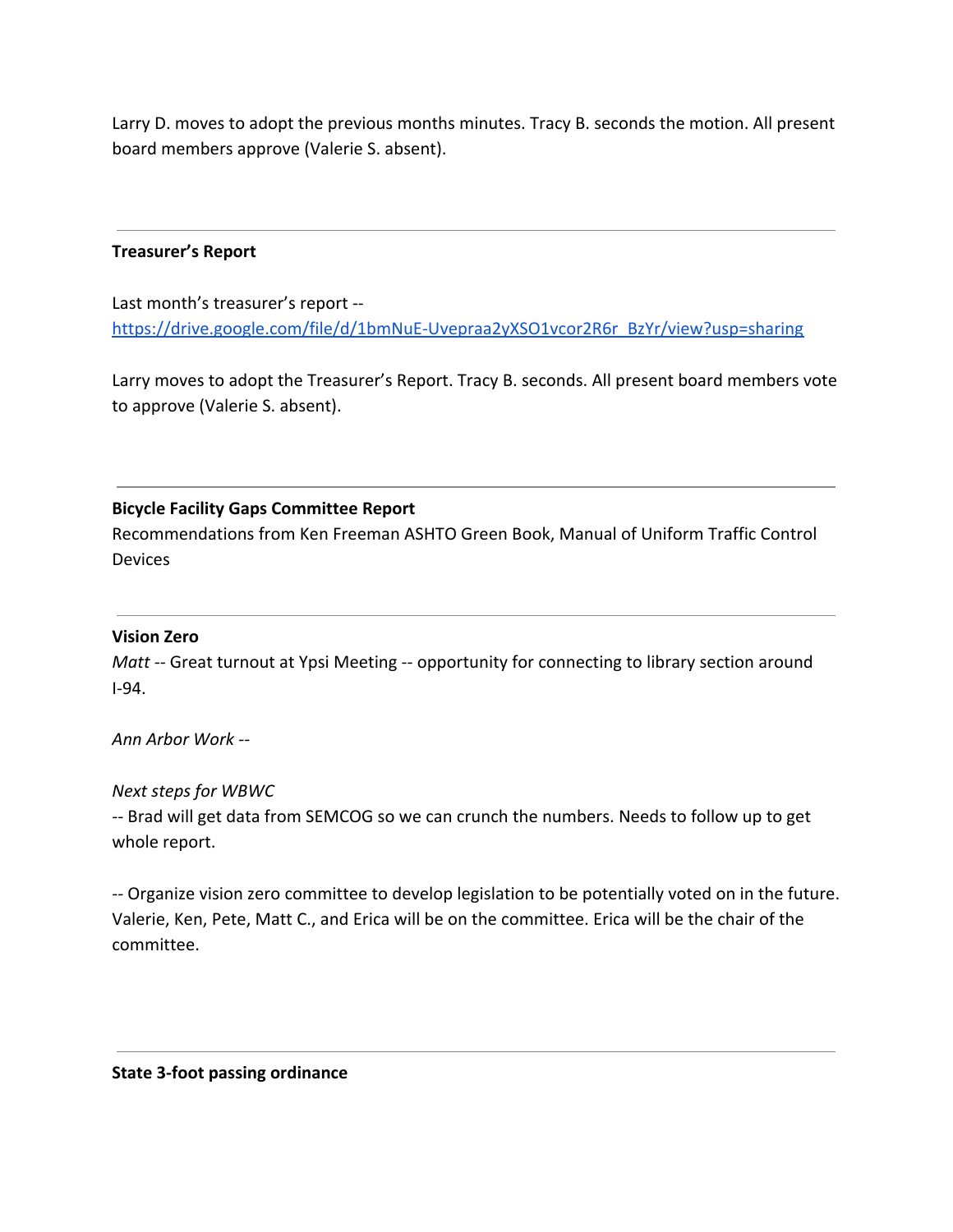The state would like to pass 3 feet ordinance. Discussion occurred around whether or not the WBWC would like to offer support of this ordinance or not. Next steps -- we need to get feedback from Robert as well as consider further internal and external discussions on the ramifications before we proceed with a vote on a positive or negative letter.

### **Membership Development**

7 new members within the last month. Monthly drawings coming up with prizes each month.

### **Decision Making Between Board Meetings**

*Board Quotes --* The question was posed on how to make decision between board meetings on who can make quotes, give interviews, speak on behalf of WBWC, etc. and if they need to check with the board before doing so. Pete suggested, and the group agreed that Erica, as chair, is able to represent WBWC at any time within reason.

*Policy Statements --* Erica says we should revise the WBWC bylaws to better articulate how to vote on a policy statement. Jaime agreed to help Erica with this task.

### **Road Commission -- Tree Removal**

*Update --* No update -- we have not received a response.

### **Meeting / Project Updates**

*Brad & Erica --* Volunteer from Sean

*Bike-In --* Matt C. & Valerie S. went to Bike In annual planning event -- trying to figure out how to coordinate with the City of Ann Arbor for future events as well as coordinating with the Bikeshare bikes. Bike-In was asked to give the city council a bicycle route for council to ride during a peak time of traffic to get more familiar with both problem and exemplary infrastructure.

*Transportation Poverty --* Brad attended -- primarily focused around public transportation buses, trains, etc. Little to no discussion on biking or walking as it relates to poverty.

# *Project Priority Meeting --*

- Allen Creek tunnel under the railroad tracks delayed until August
- ●